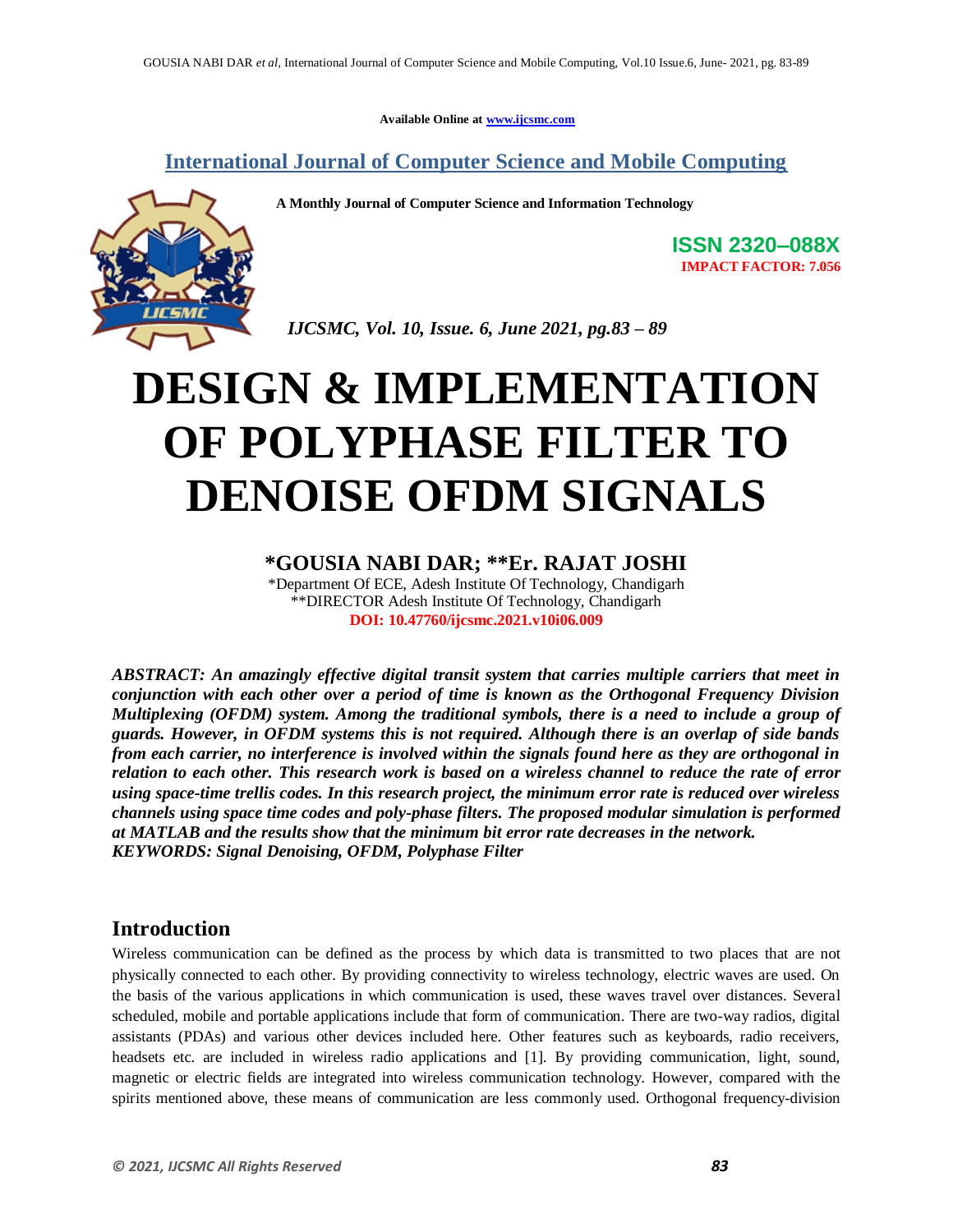multiplexing (OFDM): OFDM is a technology in which digital data is integrated into multiple frequency carriers. There are wireless and wireless connections available within the digital wideband connection. Therefore, OFDM programs have also begun to use these two approaches. Multiple-input and multiple-output (MIMO) is defined as a technology in which the transmitter and receiver ends up having multiple horns [2]. In the programs available from the end of the receiver, there are several copies provided for the same type of information signal. From more than two or more real communication channels, transfers of these copies can be made. Basic function provided within variations in duplication or lack of data available on networks. In a variety of ways, decisions are made by the recipient and the sender also does not know about them. In addition to signal transmission, several distribution methods are available [3]. The occurrence of a process that withers within a wireless channel can lead to signal exposure to certain broadcast media. There are variations in blurring in time, location or frequency of the radio used. Processing here is done randomly. The disappearing channel is known to be the one where there is a connection and the end is included. Blurring can be caused by wireless systems due to multipath proliferation or due to irritability [4]. A signal is a function of independent variable, for example, time, distance, position, temperature and pressure. The signal transmits data, and the purpose of the signal processing is to extract important information transmitted by the signal. Signal analysis is related to the statistical representation of the signal and the algorithmic functionality used to extract the available data. The rapid advances in science and engineering are the result of significant advances in digital computer technology and integrated circuit design [5]. Digital computers and compatible digital hardware for the past three decades were very large and expensive and, as a result, their use was limited to non-real (disconnected) scientific statistics and business applications. Electrical appliances are used extensively as part of almost all sectors. Analog to Digital Converters (ADC) and Digital to Analog Converters (DAC) are the key elements in any DSP variation in any field. These two flexible associations are essential for converting real-world signals to consider digital electronic devices to detect any analog signal and process it. Digital filters are an integral part of DSP. Truth be told, their unusual performance is one of the main reasons why DSP has emerged so popular. Filters have two uses: signal separation and signal replacement. There are five fundamental filter types (bandpass, notch, low-pass, high-pass, and all-pass). The number of possible bandpass response characteristics is infinite, yet they all share a similar fundamental form [6]. The curve present in the graphs of bandpass may be called an "ideal" bandpass response, with totally constant gain inside the passband, zero gain outside the passband, and an abrupt boundary between the two. A filter with effectively the opposite function of the bandpass is the band-reject or notch filter. Notch filters are utilized to remove an unwanted frequency from a signal, while affecting all other frequencies a little less. A third filter type is the low-pass. A low-pass filter passes low frequency signals, and rejects signals at frequencies over the filter's cutoff frequency. The opposite of the low-pass is the high-pass filter, which rejects signals below its cutoff frequency [7]. A high-pass filter can be made by rearranging the components. High-pass filters are utilized as a part of applications requiring the rejection of low-frequency signals. A FIR filter requires more computation time on the DSP and more memory. The DSP chip in this way needs to be all the more powerful. miniDSP products that support FIR filtering include the OpenDRC and the miniSHARC kit. A FIR filter is designed by finding the coefficients and filter order that meet certain specifications, which can be in the time-domain (e.g. a matched filter) and additionally the frequency domain

#### **Literature Review**

**Hen-Geul Yeh, et.al (2016)** introduced that in OFDM systems, coding availability and diversity are provided and ensured that bandwidth efficiency is not reduced through the use of Space-time trellis code (STTC) techniques. To improve BER within selected mobile blurring channels, three OFTCM-based STTC systems are presented in this paper [8]. Compared to existing STTC-WH-ST-OFDM and STTC-ST-OFDM programs, the proposed STTC-WH-STCC-OFDM system proves to be better in terms of simulation results. The compatibility of all three systems is good with regard to OFDM systems and is easy to implement. In many OFDM programs, these algorithms serve as blocks of baseband construction.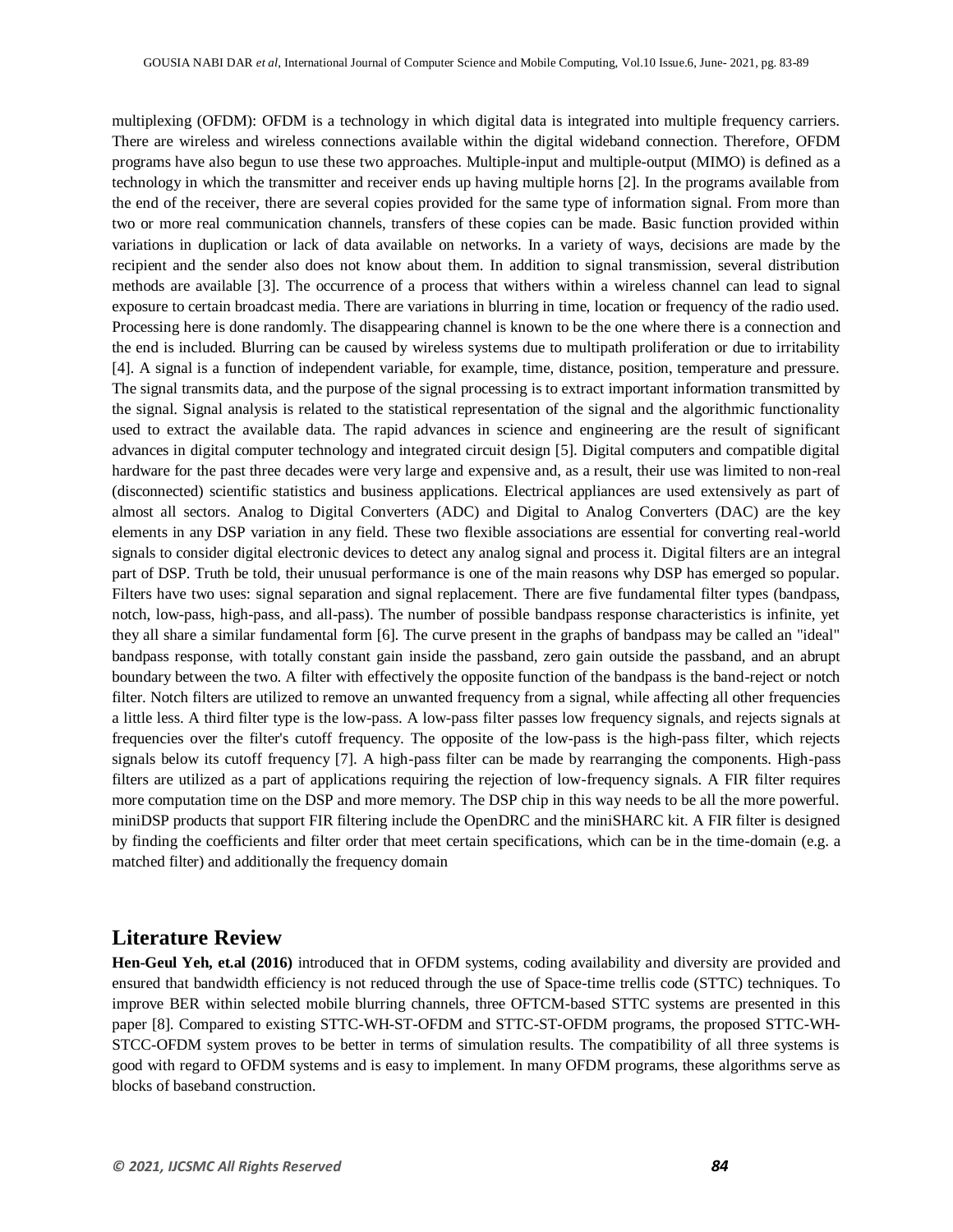**Neethu V, et.al (2017**) proposed a novel process to improve the overall functionality of OFDM systems [9]. The trellis coded orbital angular momentum- quadrature amplitude modulation (OAM-QAM) and advanced time-varying frequency (eTFM) methods are combined to form a novel approach. Data mapping with trellis codes for OAM-QAM star locations is also done using a viterbi decoder, this data is visible. By ensuring that bandwidth is not expanded, the encoding benefit is enhanced here. Compared with traditional methods, the BER value is reduced due to the increase in Euclidean distance. Therefore, there is an improvement in the effectiveness of the results obtained through the proposed process**.**

**Hushou Chen, et.al (2018)** proposed a novel algorithm to reduce the maximum power rating (PAPR) within OFDM markers [10]. Within a small trellis of block codes, partial transfer sequence (PTS) is performed here. To select a OFDM signal signal with a small PAPR, direct code is used that incorporates a beautiful trellis. With error correction, the additional information is transferred. As the simulations performed and the results obtained it is evident that the complexity is reduced and the reduction of PAPR through the proposed procedure.

**Samet Yıldız, et.al (2016)** suggested an advanced method of obtaining high probability to separate individual signals sent to the appropriate receiver [11]. Here, on the transmitter, a multiplexer is used and on the receiver, a demultiplexer is used. Improved frame rate (FER) error rate performance is achieved using STTC-OFDM as the test performed. In order to compile the system in such a way that the proposed and existing methods can be compared, the Doppler effect is included here. Improvements in simulation results indicate that the proposed method is better compared to other existing methods.

**Ryota Yoshizawa et.al (2016**) suggested a novel star formation where at the end of the receiver, the controlling pieces and the details of the information could be completely separated [12]. The trellis-based limit made by the memory bank is used to control the fragments. In addition, with the proposed system, the composition of the novel star is appropriate. In the OFDM coded system, a simple process that includes a soft-in soft-out (SISO) decoder is performed here. The effectiveness of the proposed system is evaluated according to specific operating principles. Moreover, the apparent advantage of this method in the high-spectral system is reflected in the comparisons made between the proposed methods and the few existing ones.

**Funmilayo B. Offiong, et.al (2016)** suggested a novel driver's assist in this paper in which the reduction of the average power in which they used multiplexing frequency multiplexing systems in this paper reduced. DCO-OFDM and ACO-OFDM are the two programs studied in this paper, these are the domain symbols of time. They have used the Gaussian distribution and the Gaussian component in their programs to achieve better performance [13]. Due to the higher value of P and due to the minimization of PAPR, there is huge complexity. The better results have been provided by this method by which optical energy per bit to noise power spectral thickness ratio has been minimized. They performed various experiments and comparisons on the basis of various parameters and concluded that proposed method has better performance as compared to other methods

# **Research Methodology**

To mitigate ICI, the 2x1 STCC-OFDM systems are developed which mainly stimulate the two-way transmission mechanism of the CC-OFDM scheme. Most existing OFDM systems are backwards compatible with STCC-OFDM systems. By selecting time division multiplexing (TDM), frequency division multiplexing (FDM) or code division multiplexing (CDM), the multiplexing circuit (MUX) is applied to the transmitter and multiplexing circuit (DEMUX) at the receiver. Through these steps, the STCC-OFDM systems are designed.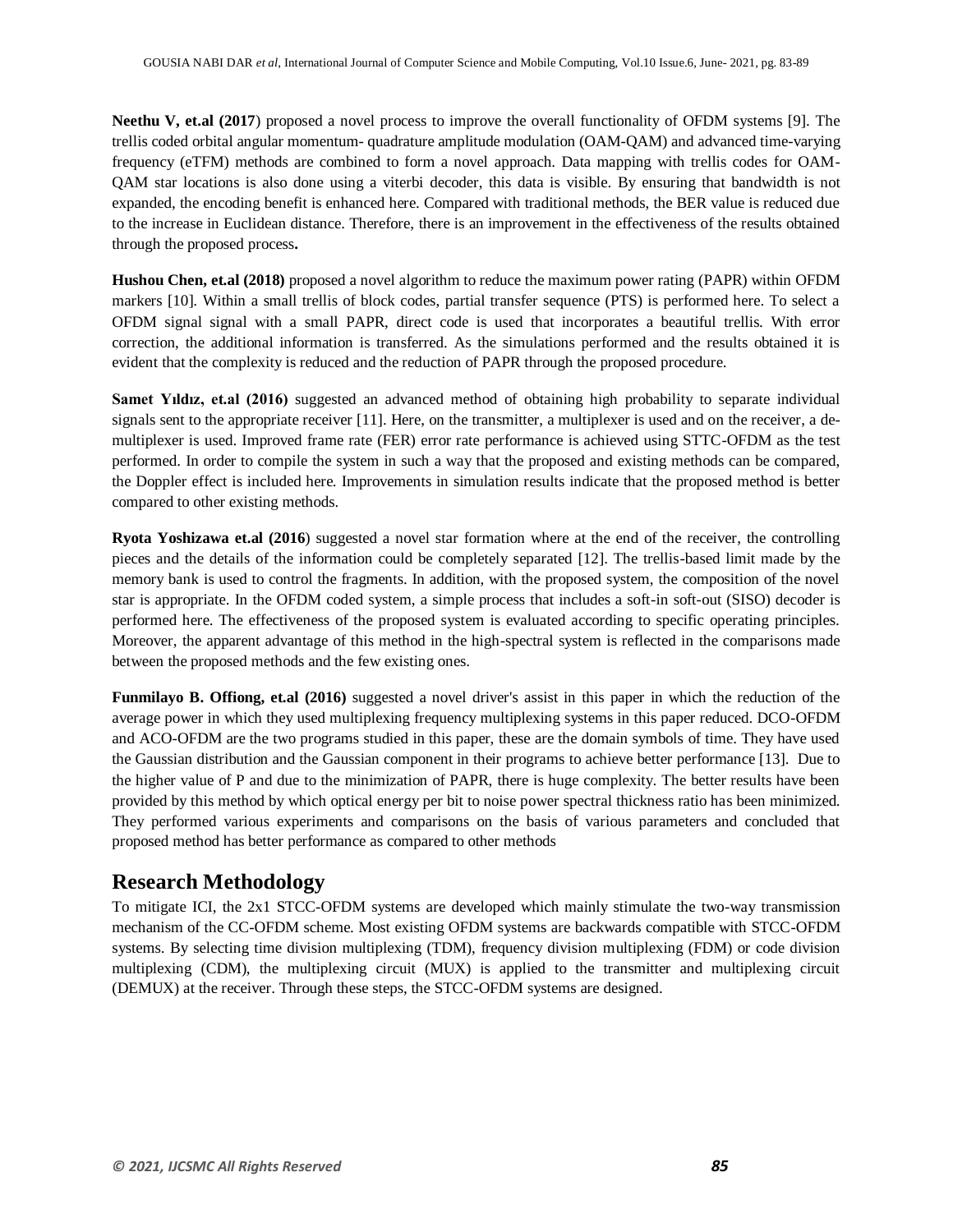

**Figure 1: The architecture of a 2x1 STTC-WH-STCC-OFDM System with WHT pre-coders and CC scheme for mitigating ICI**

The structure of the novel is shown in Figure 1.1 above. Here, the novel STTC-WH-STCC-OFDM system is introduced by combining the STTC-WH-ST-OFDM with the STCC-OFDM program. At the end of the transfer, the multiplexing (MUX) circuit is added and at the end of the receiver, a de-multiplexing circuit (DEMUX) is inserted. The maximum transfer value is provided among the lower carriers present in the OFDM block by pre-coder WHT. However, within two blocks, copies of the combined data are transferred externally with the help of a two-way transfer method. It is also possible to extend the MISO model to the MIMO structure here.

Vectors with coded symbols and their WH (d1 ', d2') and (-d1 '\*, -d2' \*) are transferred to two identical branches over time 1 and 2. IFFT is performed internally at the top of the branch and IFFT and conjugate () \* operations are performed together at the lower branch. In order to retrieve the signal received from Tx1, FFT is employed by the upper branch at the receiver baseband [15]. However, conjugate operator is used first and then FFT is used to reduce the signal received from Tx2 at the branch below. To process the separation of the upper and lower branches, DEMUX is used here. For periods 1 and 2, with Tx1 and Tx2, the four available signal vectors are given below:

$$
y'_{111} = FFT[h_{11} * (IFFT(d'_1))] = H_{11}d'_1 \qquad \dots (1)
$$

$$
y'_{121} = FFT[{h_{12} * (IFFT(d'_2))}^*]
$$
 =  $H_{12}d'_2$  ...(2)

$$
y'_{112} = FFT[h_{11} * (IFFT(-d_2^{t*}))] = -H_{11}d_2^{t*} \qquad ...(3)
$$

$$
y'_{122} = FFT[{h_{12} * (IFFT(d_1^{1*}))}^*]^* = H_{12}d_1^{1*} \qquad ...(4)
$$

Further, hard decision variables are achieved through the assumption that across two consecutive time slots, fading is constant and these variables are shown below as:

$$
\underline{d_1} = \Psi^{-1} H_{11}^* y_{111}' + H_{12}^* y_{122}' = \Psi^{-1} \Psi(|H_{11}|^2 + |H_{12}|^2) d_1 \dots (5)
$$
  

$$
\underline{d_2} = -\Psi^{-1} H_{11} y_{112}' + H_{12} y_{121}' = \Psi^{-1} \Psi(|H_{11}|^2 + |H_{12}|^2) d_2 \dots (6)
$$

Here, the hard detected signal vector is represented by  $d_i$ ,  $j = 1,2$ . Through the receiver antenna Rx1 this signal is obtained and then through Tx antenna *j* it is transmitted. With the help of CC, the channel impact to subcarriers is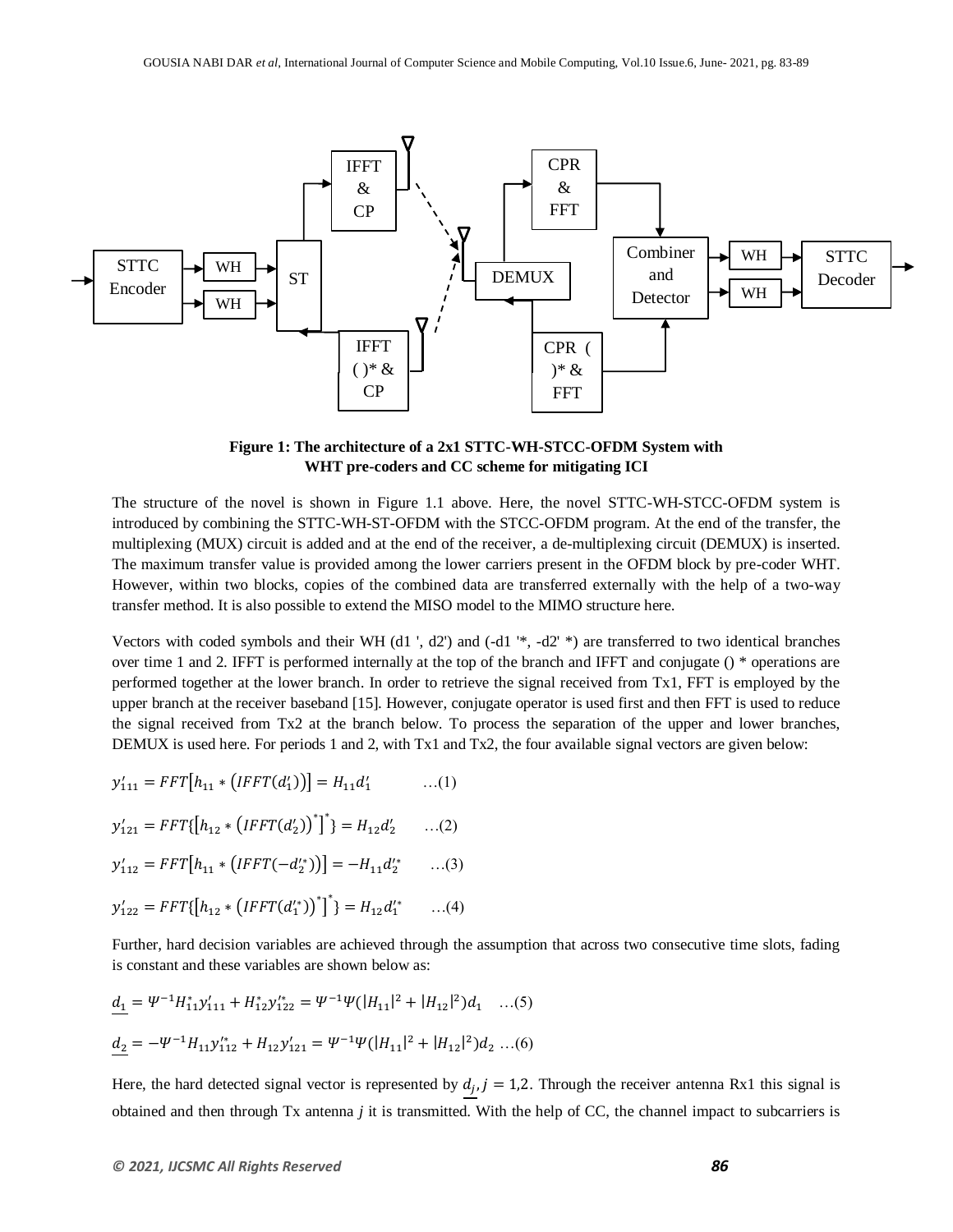compensated after the IWHT and coherent combiner and detector. For novel STTC-WHSTCC-OFDM system, the new deconder algorithms are generated through equations (5) and (6). Thus, by concerning on each subcarrier, the hard-detected signal vectors enter the ML decoding algorithm.

$$
\underline{\hat{b}} = arg_{Q}min(\sum_{k=0}^{N-1} | \underline{d}_{1}^{k} - Q_{11k} |^{2} + \sum_{k=0}^{N-1} | \underline{d}_{2}^{k} - Q_{12k} |^{2}) ....(7)
$$

Here, the *k*th element of hard detection vector is denoted by  $d_1^k$ . With respect to the receiver antenna Rx1 and the transmit antenna Tx "*j*", this hard detection vector is represented as  $d_i$ ,  $j = 1,2$ . Using two decision vectors which are  $d_1$  and  $d_2$  and including all possible code words that are  $Q_{11k}$  and  $Q_{12k}$  respectively, the two squared Euclidean distances are calculated separately [15]. Equation (7) shows the computation of final soft detected data bit vector that is denoted by  $\hat{b}$ . The STTC, pre-coder WHT, and conjugate cancellation are combined with each other in this mechanism and it is seen that there is enhancement in the performance of BER in terms of MUX and DEMUX operations at Tx and Rx, respectively, in comparison to other previously studied approaches.

### **Experimental Results**

Filtering is a very common factor required within the radio communication systems as there is lot of noise present within them. For removing this noise from the electromagnetic signals, an effective filtering algorithm is applied.



**Fig. 2: Bit error rate due to noise**

As shown in figure 2, the noise ratio within the MIMO-OFDM systems, the red line depicts the noise ratio.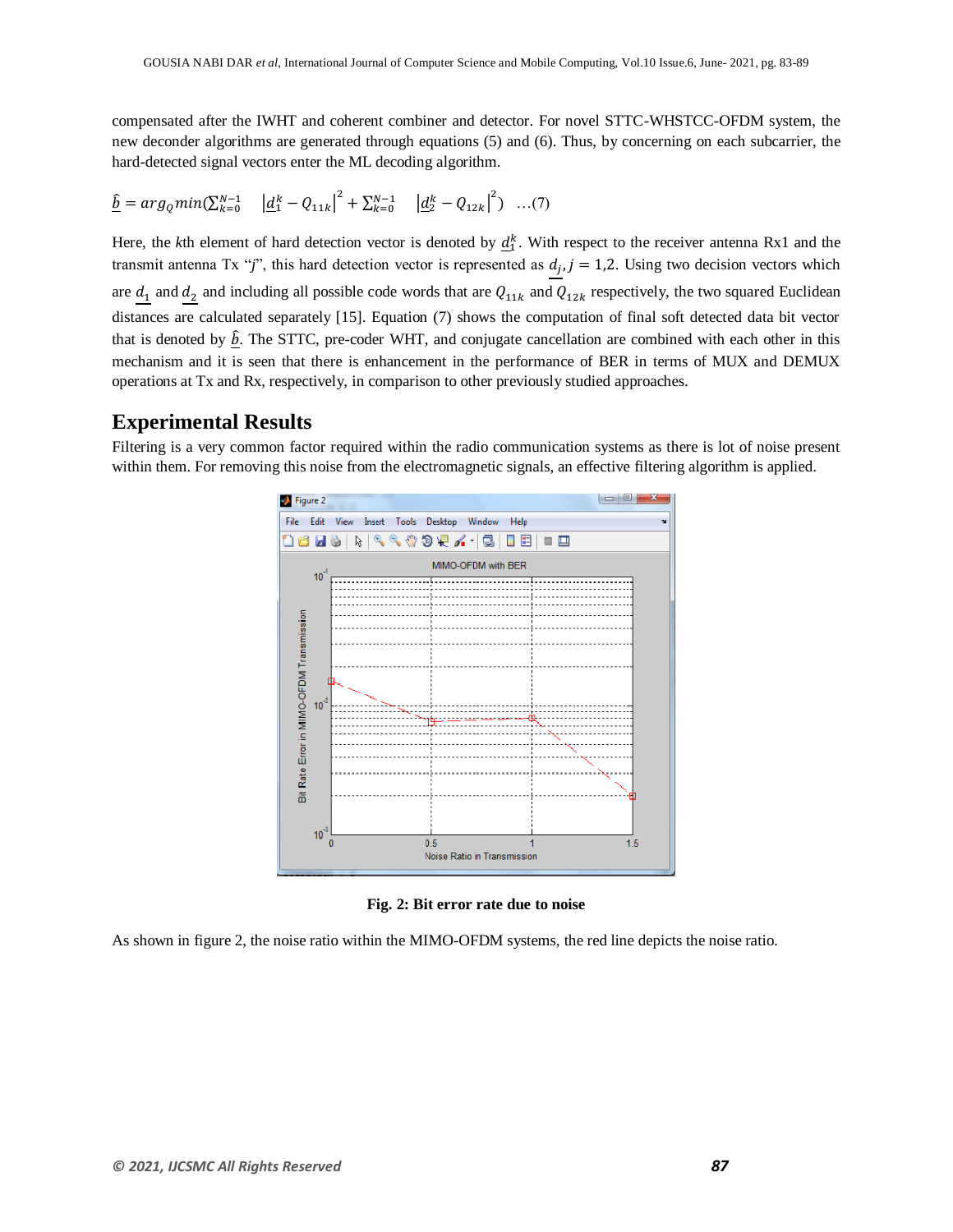

**Fig. 3: Noise ratio with POLY-PHASE filter**

As shown in figure 3, the noise ratio is represented with the help of Poly-phase filter within the MIMO-OFDM systems.



**Fig. 4: Comparison between MIMO-OFDM and with POLY-PHASE filter**

As shown in figure 4, the noise ratio is represented with black line and green line shows noise ratio with the utilization of POLY-PHASE Filter. There is reduction in noise ration and bit error with the utilization of Poly-phase filter in comparison to the genuine MIMO-ODFM systems.